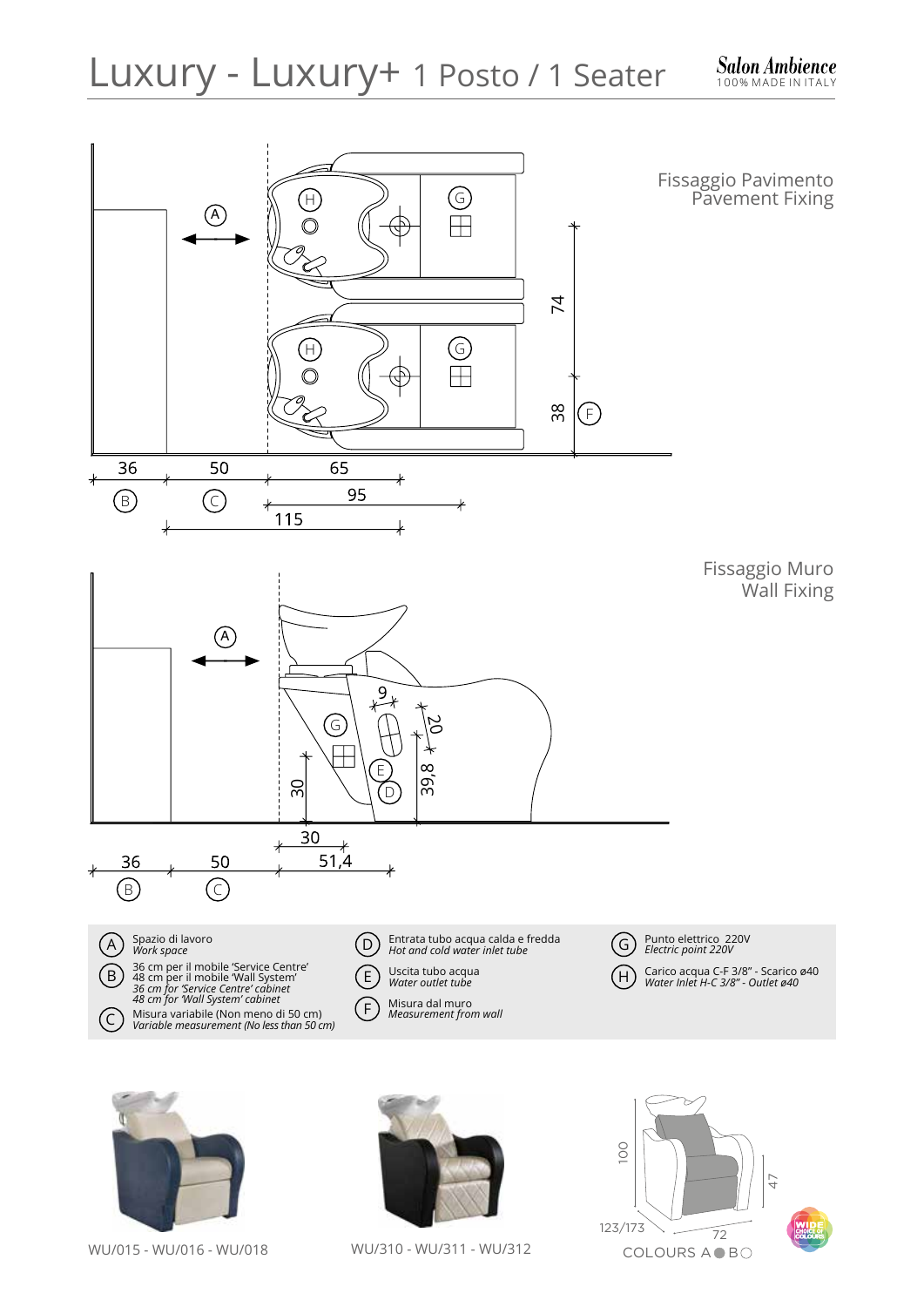





WU/120 - WU/121 - WU/128 WU/320 - WU/321 - WU/322